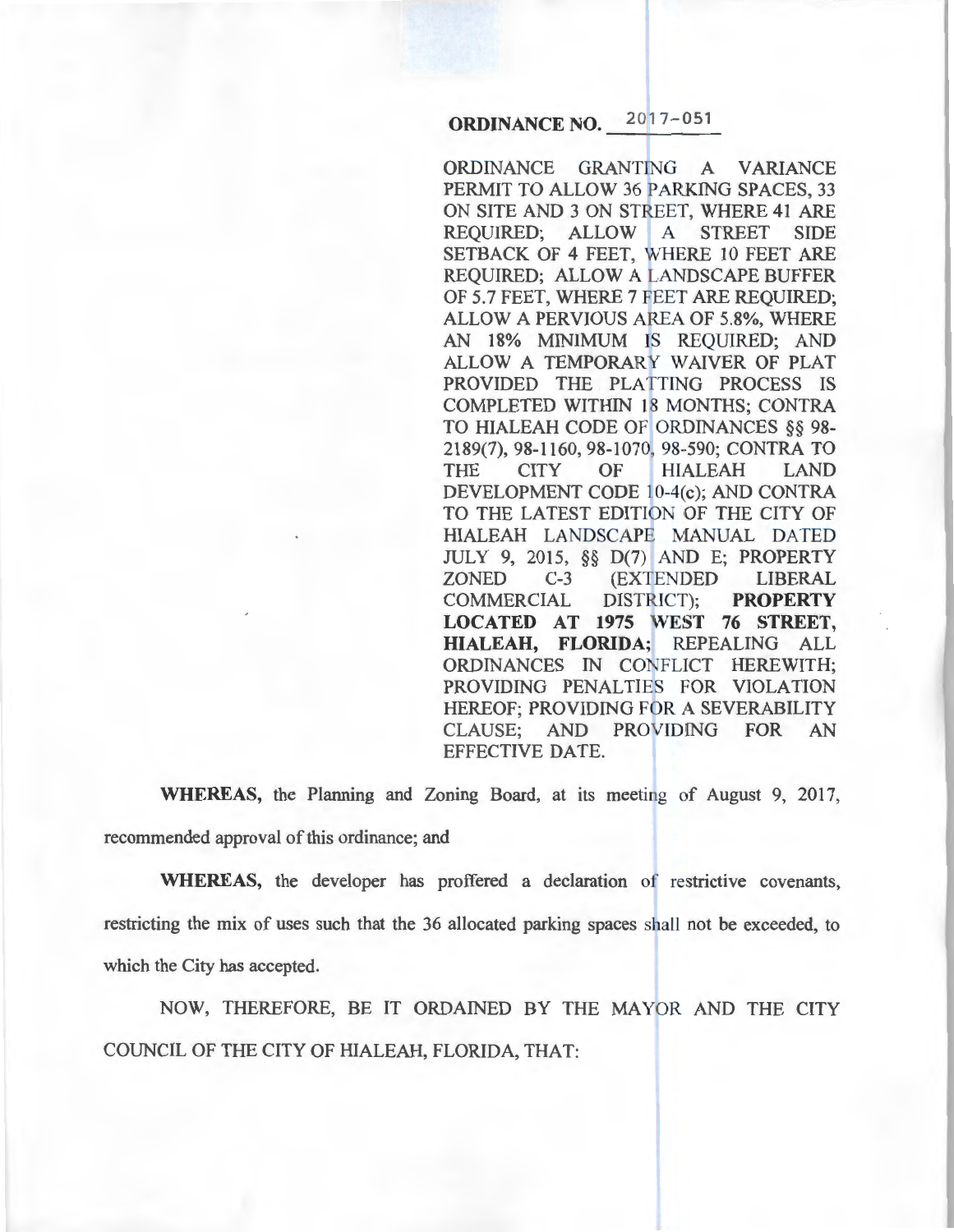## Ordinance No. 2017-051 Page 2

**Section 1:**  The below-described property is hereby granted a variance permit to allow 36 parking spaces, where 41 are required, 33 on site and 3 on-street, contra to Hialeah Code of ordinances § 98-2189 (7) that provides: *"Commercial uses, not found elsewhere in this section.* One parking space for each 200 square feet of gross floor area of the floor with the greatest floor area within the building, and one parking space for each 500 square feet of the remaining floor area. Parking spaces under the building shall not be considered in the calculation of floor areas."; allow a street side setback of 4 feet, where 10 feet are required, and contra to Hialeah Code of ordinances §§ 98-1160, 98-1070, and 98-590 that respectively provide: "Side yard required. In the C-3 extended liberal commercial district, the side yard shall be the same as in the C-1 district."; "In the C-1 restricted retail commercial district, no side yard shall be required, except as a use of an R-3 district, where side yard requirements shall be the same as required under the use district."; and "In the R-3 multiple-family district, there shall be side yards, and the width of each shall not be less than ten feet. "; allow a landscape buffer of 5.7 feet, where 7 feet are required, contra to the latest edition of the City of Hialeah Landscape Manual dated July 9, 2015, § D(7) that provides in relevant part: "All parking lots adjacent to a right-ofway or private street shall be screened by a continuous planting...within a seven (7)-foot landscaped strip....The seven (7)-foot landscape buffer may be reduced subject to the inclusion of improved design features on the site upon approval of the Planning and Zoning Official."; allow a pervious area of  $5.8\%$ , where an 18% minimum is required, contra to latest edition of the City of Hialeah Landscape Manual dated July 9, 2015, § (E) Table A that provides in relevant part: "...Minimum pervious area...Percent of Net Lot Area...C-3...18%."

**Section 2:** The below-described property is hereby granted an eighteen month temporary waiver of plat provided the platting process is completed within 18 months, pursuant to Hialeah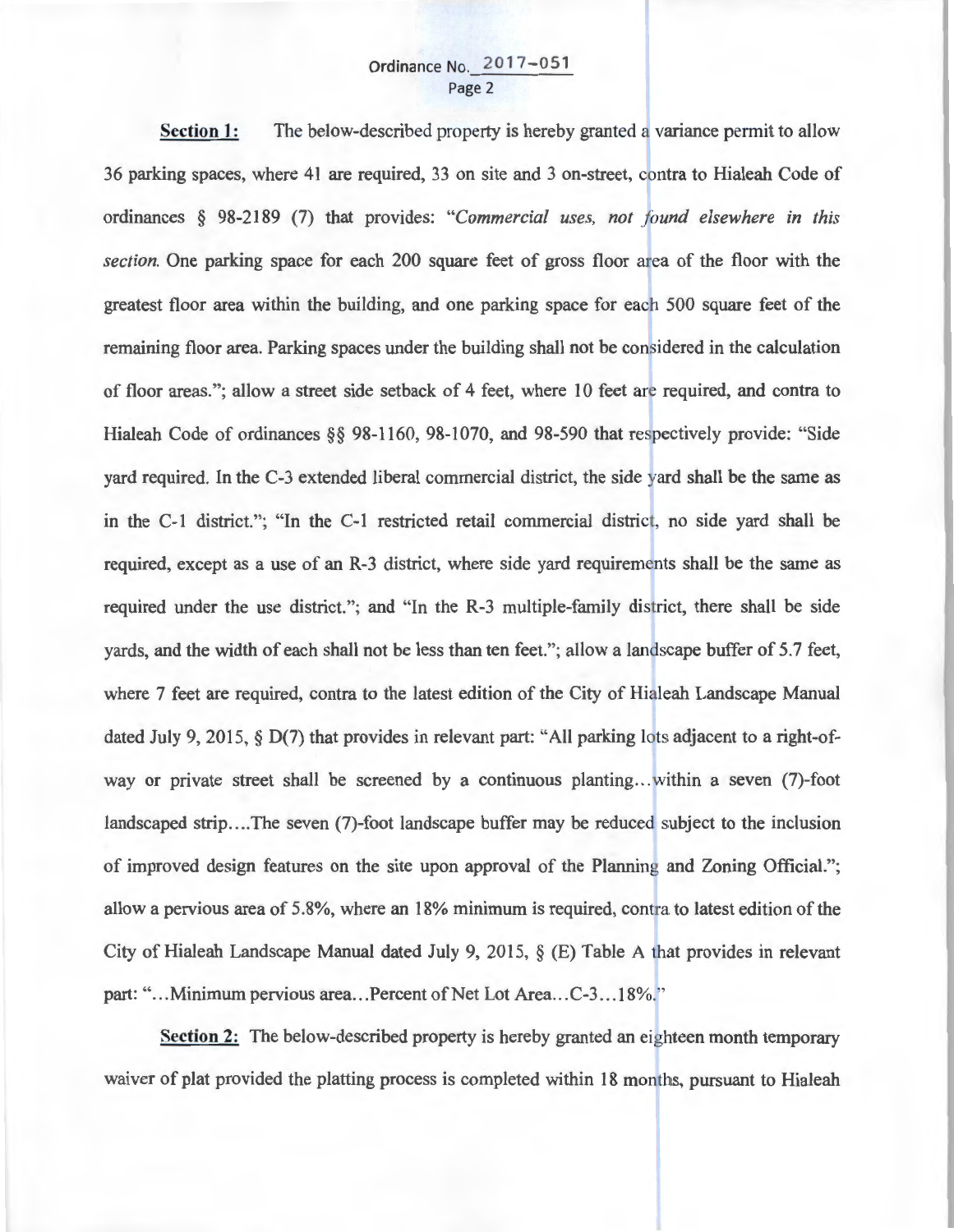#### Ordinance No. 2017-051 Page 3

Land Development Code § 10-4(c) that provides: "Waiver of Plat. *Temporary waiver of plat*. A temporary waiver of plat is of a limited time duration and may be granted only conditioned on obtaining an approved plat within a reasonable time agreed to by the city."

**Section 3:** Property located at **1975 WEST 76 Street, Hialeah, Florida,** and legally

described as follows:

Tract 20, CHAMBERS LAND COMPANY'S SUBDIVISION of the Northwest  $\frac{1}{4}$  of Section 26, Township 52 South, Range 40 East, as Recorded in Plat Book 2 at Page 68, of the Public Records of Dade County, Florida; excepting therefrom the following described parcels: The North 145 feet; the East 360 feet; that portion thereon lying within the West 150 Feet of the said Northwest  $\frac{1}{4}$  and that portion thereof, lying within the South 35 feet of the said Northwest  $\frac{1}{4}$ ; Hialeah, Dade County, Florida; together with the buildings and Improvements thereon and the furniture, furnishings, fixtures and Equipment therein and thereunto appertaining.

### **Section 4:** Repeal of Ordinances in Conflict.

All ordinances or parts of ordinances in conflict herewith are hereby repealed to the extent of such conflict.

#### **Section 5: Penalties.**

Every person violating any provision of the Code or any ordinance, rule or regulation adopted or issued in pursuance thereof shall be assessed a civil penalty not to exceed \$500.00 within the discretion of the court or administrative tribunal having jurisdiction. Each act of violation and each day upon which any such violation shall occur shall constitute a separate offense. In addition to the penalty prescribed above, the city may pursue other remedies such as abatement of nuisance, injunctive relief, administrative adjudication and revocation of licenses or permits.